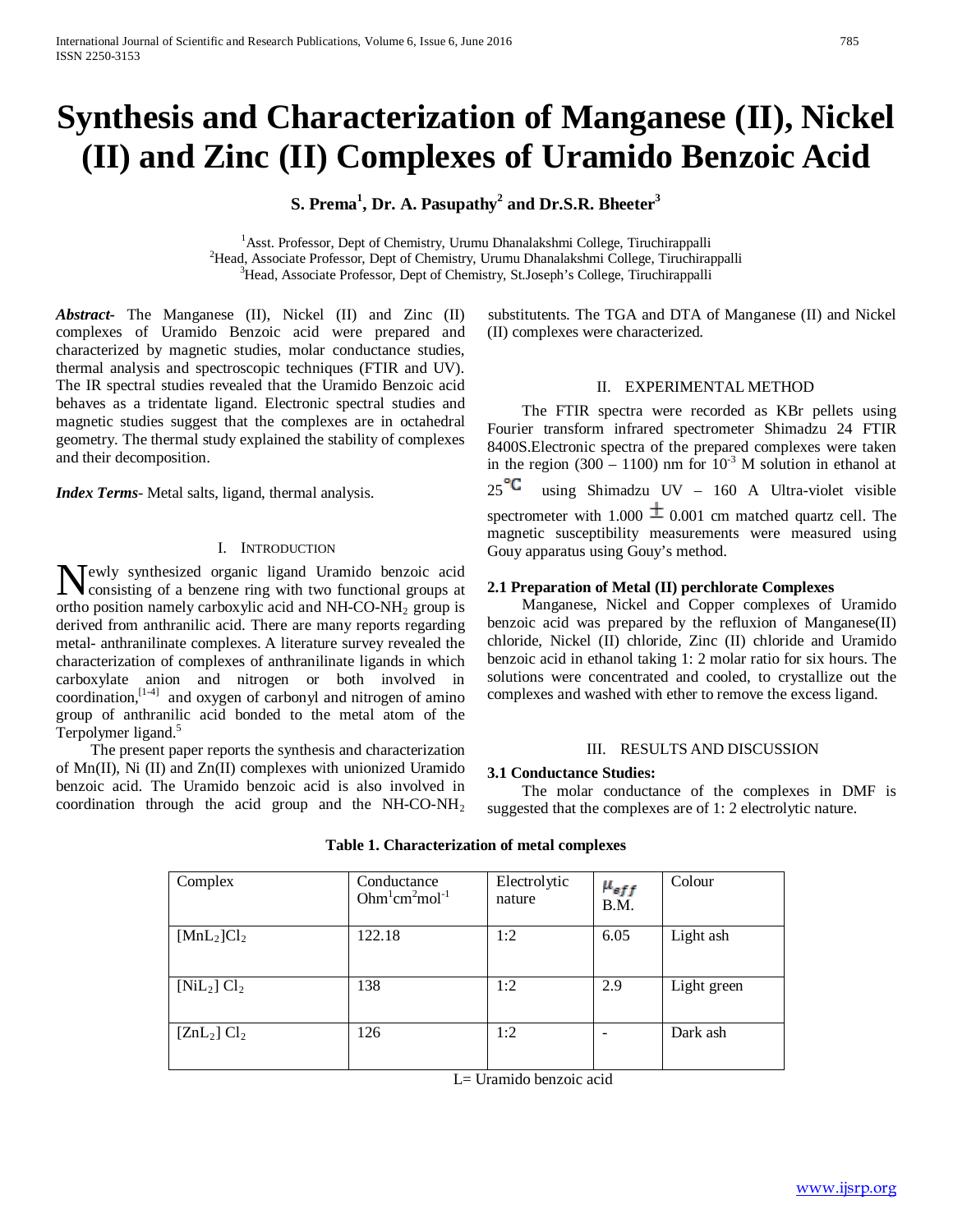#### **3.2 IR Spectroscopy:**

 The IR spectrum of ligand Uramido benzoic acid showed a band at  $3448 \text{cm}^{-1}$  which is assigned to the hydroxyl group of carboxylic acid<sup>6</sup> and band at  $3336$ cm<sup>-1</sup> is assigned to asymmetric stretching of  $NH<sub>2</sub>$  group of the ligand. The peak found at  $3222 \text{cm}^{-1}$  is assigned to the NH stretching of secondary amine<sup>7</sup> group, which may be merged with the symmetric stretching of amide. The stretch found at  $1689 \text{cm}^{-1}$  is assigned to the C=O of acid group.  $1323 \text{cm}^{-1}$  is assigned to the C-N stretch of the secondary amine. The stretch found at 1658cm-1 is assigned to the C=O of amide group of the ligand.

 The comparison of the IR spectra of the ligand and its complexes confirmed the complex formation and it is a tool to find out the mode of coordination. There were expected shifts in the IR spectra of the complexes. The presence of anion in the complex and the absence of symmetric and asymmetric stretch of the carboxylate anion suggest that the acid group of the ligand is not ionized and the shift of C=O stretch found at 1689cm-1 in the spectra of the ligand to lower wave number of about 20cm-1

suggest that the carbonyl oxygen of the unionized carboxylic acid group is coordinated with metal ion<sup>8</sup>. The shift of the band of secondary amine NH group and the C-N stretch to the lower wave number suggest that the nitrogen of secondary amine is coordinated to the metal ion. The asymmetric stretch of  $NH<sub>2</sub>$ increasing in the spectra of the complexes is not involved in coordination. The stretch found at  $1658 \text{cm}^{-1}$  assigned to C=O of the amide group is also shifted to lower wave number by about  $40 \text{cm}^{-1}$  suggesting that the carbonyl oxygen of the amide group is also coordinated to the metal ion. The bands found at 528-  $523$ cm<sup>-1</sup>,  $491$ cm<sup>-1</sup> in the spectra of the complexes alone are assigned to M-O stretch and the band at  $464 - 462 \text{cm}^{-1}$  which is also absent in the spectrum of the ligand is assigned to the M-N stretch of the complexes. The other peaks are not much affected in the complexes including the stretch found at  $1581 \text{cm}^{-1}$  is assigned to the C=C of the benzene ring. Thus it is concluded that the Uramido Benzoic acid acts as a tridentate ligand from which the two carbonyl oxygen and secondary amine nitrogen is coordinated to the metal atom.

|  |  |  |  |  |  | Table 2. FTIR spectra of metal complexes |
|--|--|--|--|--|--|------------------------------------------|
|--|--|--|--|--|--|------------------------------------------|

| Compound         | $Y_{O-H}$<br>Stretching<br>for acid<br>$cm^{-1}$ | $Y_{C=0}$<br>Acid<br>$cm^{-1}$ | $Y_{C=0}$<br>Amide<br>$cm^{-1}$ | $Y_{C=C}$<br>$\frac{\text{ring}}{\text{cm}^{-1}}$ | $Y_{C-N}$<br>stretching<br>$cm^{-1}$ | $Y_{N-H}$<br>stretching<br>$\text{cm}^{-1}$ | $Y_{M-O}$<br>$\text{cm}^{-1}$ | $Y_{M-N}$<br>$cm^{-1}$   |
|------------------|--------------------------------------------------|--------------------------------|---------------------------------|---------------------------------------------------|--------------------------------------|---------------------------------------------|-------------------------------|--------------------------|
| Ligand           | 3448                                             | 1689                           | 1658                            | 1581                                              | 1323                                 | 3224                                        | $\overline{\phantom{0}}$      | $\overline{\phantom{0}}$ |
| $[MnL_2]Cl_2$    | 3776                                             | 1663                           | 1616                            | 1587                                              | 1299                                 | 3192                                        | 523, 491                      | 464                      |
| $[NiL_2]$ $Cl_2$ | 3780                                             | 1668                           | 1616                            | 1589                                              | 1295                                 | 3213                                        | 528, 491                      | 462                      |
| $[ZnL_2]Cl_2$    | 3774                                             | 1665                           | 1613                            | 1594                                              | 1293                                 | 3147                                        | 525, 491                      | 462                      |

# **3.3Magnetic susceptibility measurements:**

 The strong and weak field complexes of several transition metal ions differ in the number of unpaired electrons in the complex. When this number can be ascertained readily from a comparison of the measured magnetic moment and that calculated from the spin paired and spin free complexes. Determination of the number of unpaired electrons can also give information regarding the oxidation state of a metal ion in a complex. It is also useful in establishing a structure of many complexes. The Manganese (II) chloride complex exhibits a moment of 6.05 B.M, Nickel (II) chloride complex exhibits a moment of 2.9 B.M suggesting octahedral geometry Zinc(II)chloride complex is diamagnetic in nature .

# **3.4 Electronic Spectra:**

 In the electronic spectra of octahedral Nickel (II) complex should expect three bands corresponding to  ${}^{3}A_{2g} \rightarrow {}^{3}T_{2g}$ ,  ${}^{3}A_{2g} \rightarrow {}^{3}T_{1g}(F)$ ,  ${}^{3}A_{2g} \rightarrow {}^{3}T_{1g}(P)$  at  $10,000$   $\text{cm}$   ${}^{4}$ ,  $14,000$ 

to 18,000 $\text{cm}$  and 25000 to 30000 $\text{cm}$  respectively<sup>9</sup>. Ni (II) chloride complex exhibits the band at  $27,382$   $\text{cm}^{-1}$  (365nm) which is assigned to  ${}^{3}A_{2g} \longrightarrow {}^{3}T_{1g}$  (P) transition suggesting octahedral geometry.

# **3.6 Thermal analysis**

 The TGA and DTA of Manganese (II) complex is stable up to  $250$ <sup>-</sup>, and no weight loss is observed before this temperature therefore, the complex has no coordinated water molecule. The first stage degradation was observed at above 250 $\textdegree$  with loss of chloride and part of the ligand with experimental weight about 35.3% (calc 33.5%) accompanied by an endothermic peak with 182.3 $\mathrm{C}_{\mathrm{and}}$  250.7 $\mathrm{C}_{\mathrm{on}}$  the DTA curve showed that the complex melts before decomposition. The TGA curve exhibits slow decomposition of ligand with an exothermic peak  $534^{\circ}C$  on DTA which may be attributed to the decomposition of the ligand. The